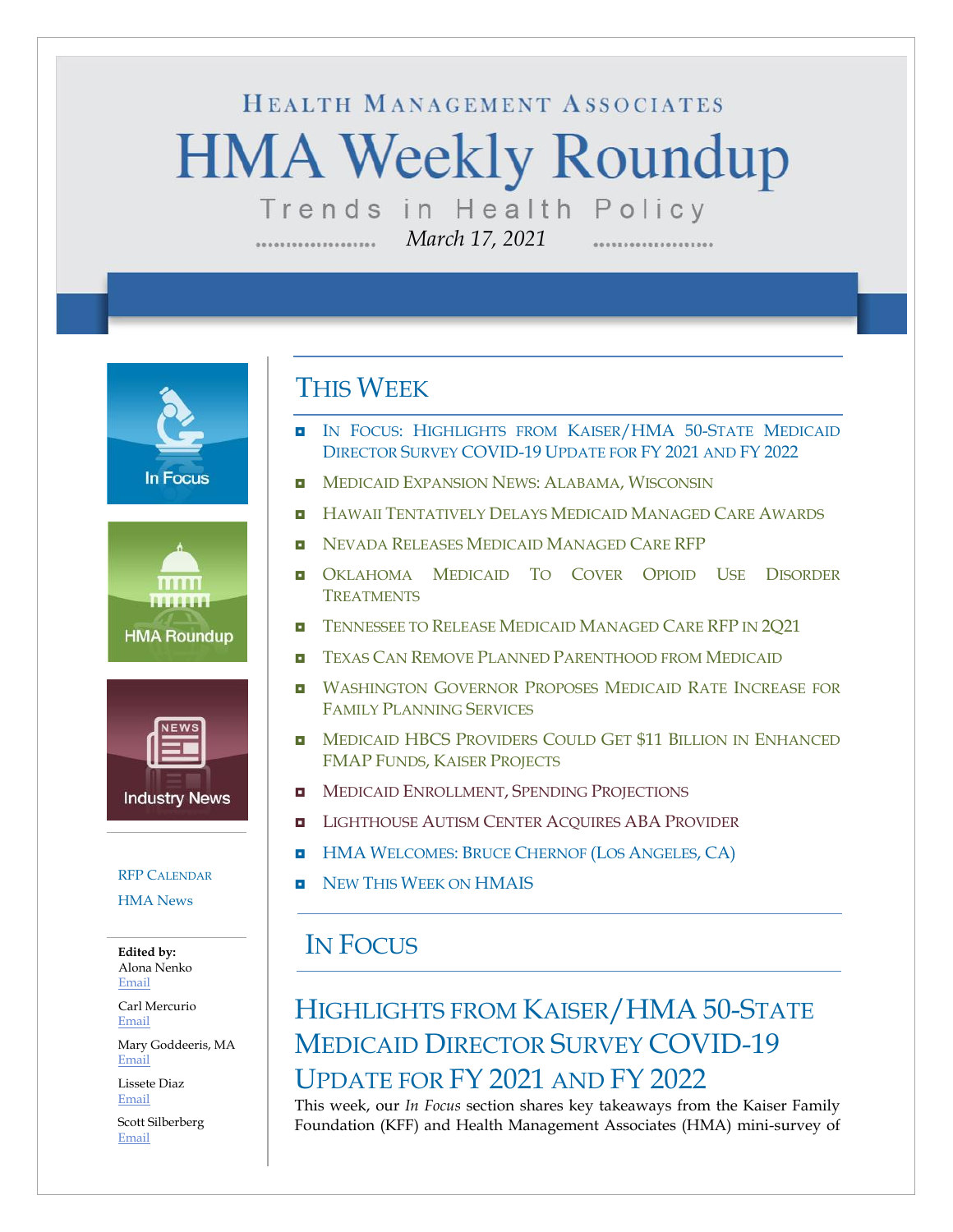Medicaid directors in all 50 states and the District of Columbia titled, *Medicaid Spending and Enrollment Trends Amid the COVID-19 Pandemic – Updated for FY 2021 & Looking Ahead to FY 2022*. The survey, released on March 12, 2021, is an update to the 20<sup>th</sup> annual Medicaid Budget Survey conducted by KFF and HMA. The brief is authored by Elizabeth Hinton , Lina Stolyar , and Robin Rudowitz from KFF with survey assistance and dissemination from HMA Principal [Kathy Gifford](https://www.healthmanagement.com/our-team/staff-directory/name/kathy-gifford/) and Consultant [Anh Pham.](https://www.healthmanagement.com/our-team/staff-directory/name/anh-pham/)

#### Background

Of the 50 states KFF reached out to, 38 states responded to the survey. These states accounted for over three-quarters of total Medicaid enrollment. The 13 states that did not respond were Arkansas, the District of Columbia, Georgia, Hawaii, Idaho, Louisiana, New Hampshire, New Jersey, New Mexico, Ohio, Texas, Utah, and Vermont.

The COVID-19 pandemic impacted states significantly, causing state revenues to decline in FY 2020, with expected declines in FY 2021. In the annual survey conducted in June through August of 2020 and released in October 2020, states predicted Medicaid enrollment would increase 8.2 percent in FY 2021 and spending would increase by 8.4 percent in FY 2021.

#### Medicaid Enrollment

The survey follow-up found that 30 out of 37 states expect overall Medicaid enrollment to exceed the original projections. Furthermore, of the 28 states that expanded Medicaid, 22 states indicated "expansion adults" have experienced the highest rate of enrollment growth in FY 2021. Among the 10 states that did not expand Medicaid, seven found "parent/caretakers" have experienced the highest enrollment growth in FY 2021.

More than half the states said the projections reflect the assumption that the public health emergency (PHE) would remain in effect through calendar year 2021, partway through FY 2022. States expect a gradual enrollment decline beginning in calendar year 2022 after the expiration of continuous coverage requirements.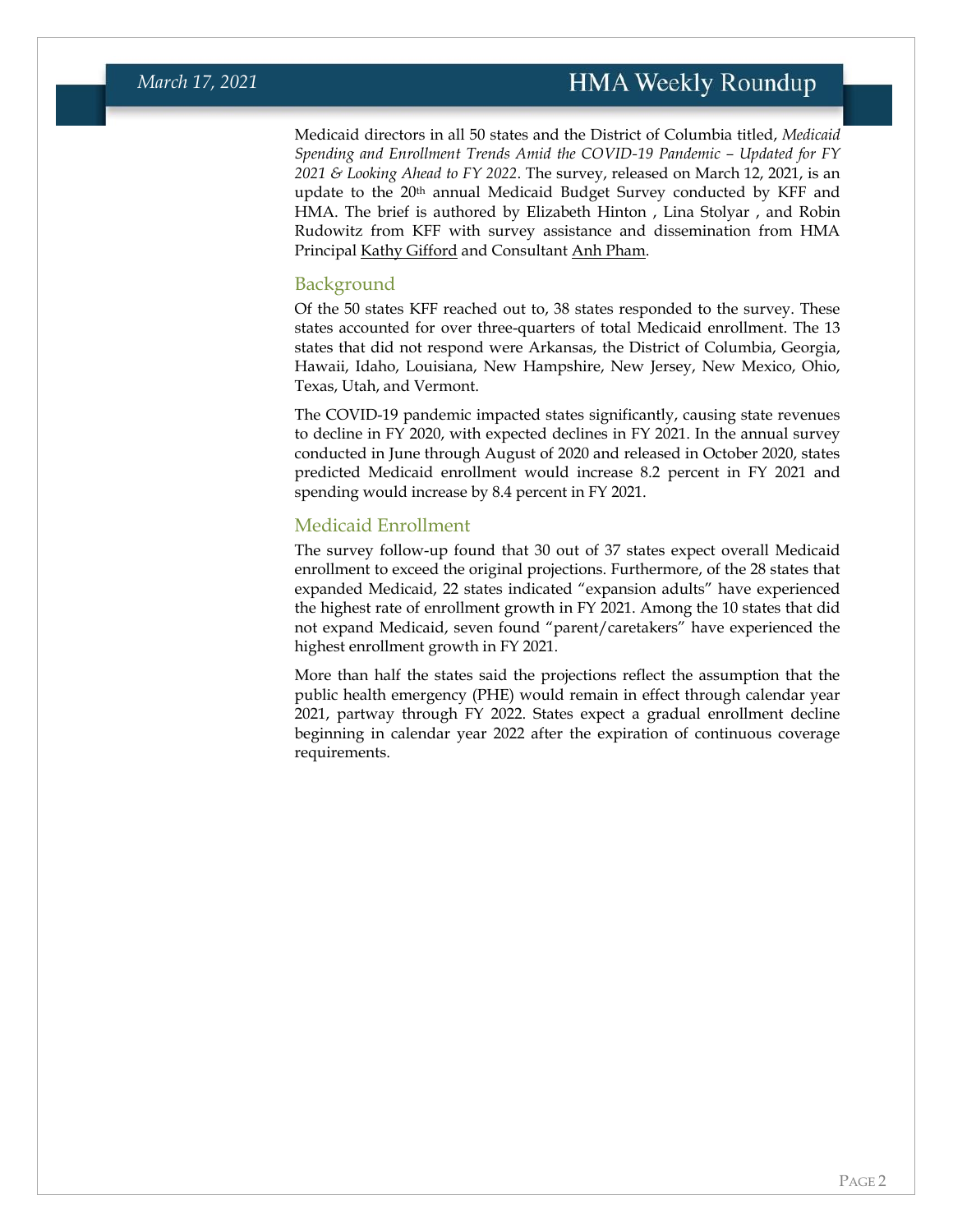#### *March 17, 2021*

#### **HMA Weekly Roundup**

#### FY 2021 Medicaid enrollment growth projections and groups with highest growth rates amid COVID-19



 $\frac{1}{100}$  and the states were assets about current projections relative to projections made at the beginning or FT 2021, we do not show data for states with in projections and and and the states of a states submitted su

*Source: Kaiser Family Foundation*

#### Medicaid Spending

Similarly, the majority (24 of 37) of states expect to exceed their original total Medicaid expenditure projections for FY 2021. Of these, all except one state say higher Medicaid enrollment is the most significant driver of FY 2021 Medicaid expenditures. Only four states expected lower Medicaid expenditures due to lower utilization; three of these states have fee-for-service delivery models that would immediately reflect the lower utilization in expenditures.

Nine of 38 states reported implementing mid-year cost containment policy actions, including provider rate cuts, managed care plan rate adjustments, and benefit restrictions/expansions in FY 2021. In FY 2022, 12 states plan to make mid-year cost containment policy actions.

Of the 29 states that made projections for FY 2022, states were divided in whether total Medicaid expenditures would increase or decrease/stay the same relative to FY 2021. However, the state portions of spending are likely to accelerate in FY 2022 when the PHE and enhanced federal match rate (FMAP) expire.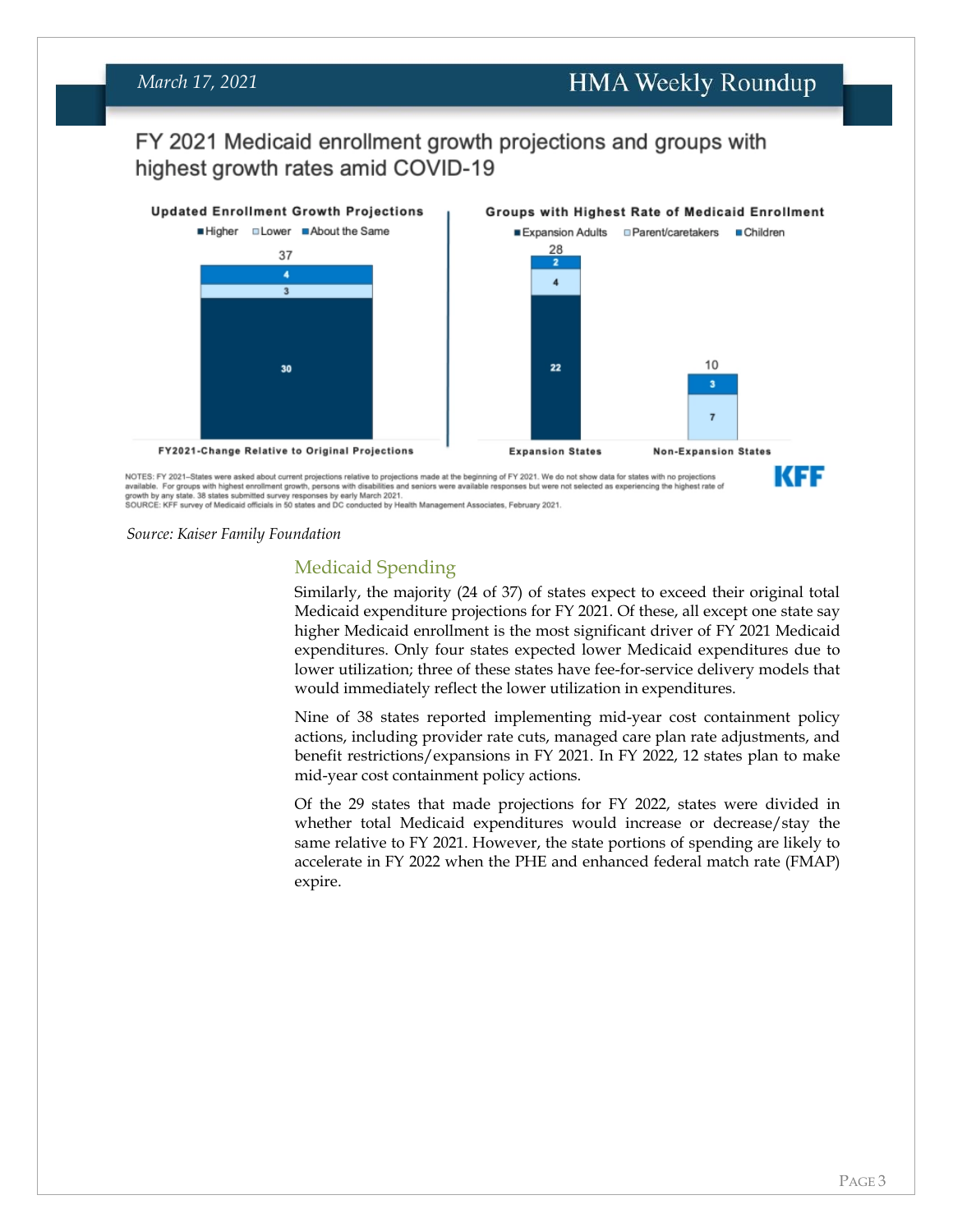### FY 2021 and FY 2022 Medicaid spending growth projections amid COVID-19



NOTES: FY 2021–States were asked about current projections relative to projections made at the beginning of FY 2021. FY 2022–States were asked about FY 2022<br>growth projections relative to FY 2021. We do not show data for s

*Source: Kaiser Family Foundation*

#### Looking Ahead

States must account for the impacts of the COVID-19 pandemic as they adopt budgets for FY 2022. Medicaid enrollment can continue to grow in FY 2022, as individuals continue to struggle from the economic downturn and from the additional special enrollment period for the Affordable Care Act Exchanges. Although the rate of growth will slow as states resume eligibility renewals and redeterminations. States will also need to consider the end of the enhanced FMAP once the public health emergency is over.

As a companion piece to the Medicaid Director survey update, KFF also looked at how Medicaid agencies are assisting with the COVID-19 vaccine roll-out. The brief can be found [here.](https://www.kff.org/coronavirus-covid-19/issue-brief/a-look-at-how-medicaid-agencies-are-assisting-with-the-covid-19-vaccine-roll-out/)

|  |  |  | Medicaid Spending and Enrollment Trends Amid the COVID-19 Pandemic - |  |  |
|--|--|--|----------------------------------------------------------------------|--|--|
|  |  |  | Updated for FY 2021 & Looking Ahead to FY 2022 Brief                 |  |  |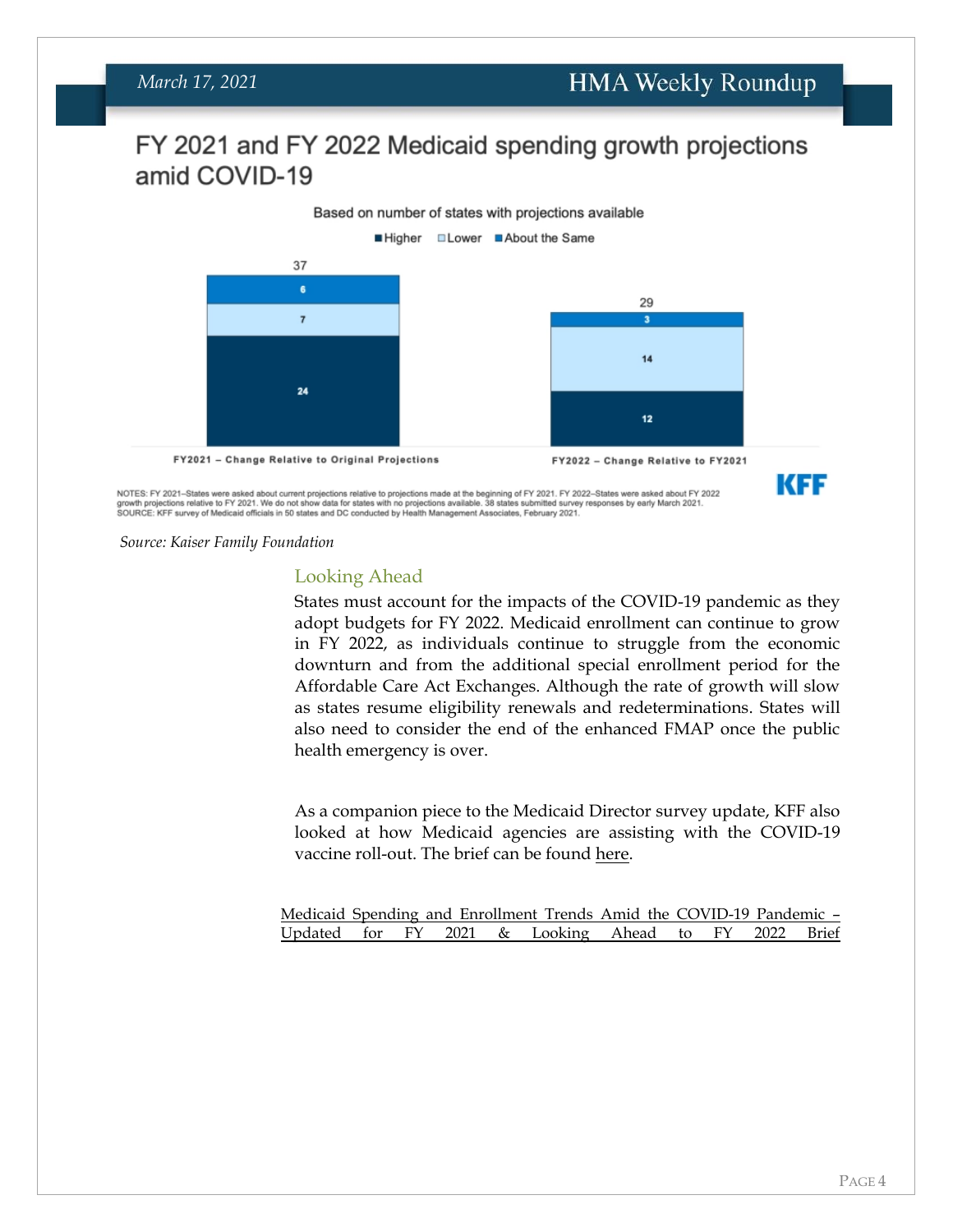

**MEDICAID ROUNDUP** 

## <span id="page-4-0"></span>*Alabama*

**Democratic Lawmakers Push Governor to Expand Medicaid.**  *AL.com* reported on March 16, 2021, that Alabama Democratic lawmakers are pushing Governor Kay Ivey to take advantage of federal incentives offered by the Biden administration to implement Medicaid expansion. Ivey is reportedly open to discussing Medicaid expansion, which could cover an additional 300,000 individuals in the state. [Read More](https://www.al.com/news/2021/03/we-could-call-it-kaycare-alabama-democrats-push-governor-for-medicaid-expansion.html)

**Alabama Medicaid Expansion Advocates Point to Federal Incentives for Expansion.** *Alabama Political Reporter* reported on March 12, 2021, that advocate groups Alabama Arise and the Cover Alabama Coalition in Alabama are urging the state to take advantage of new Medicaid expansion incentives. The newly enacted American Rescue Plan Act gives non-expansion states, like Alabama, a five percentage-point bump in federal Medicaid matching funds over two years if they implement Medicaid expansion. The incentive would bring in an additional \$940 million in federal Medicaid funds for Alabama, according to a [report](https://www.cbpp.org/sites/default/files/2-25-21health.pdf) from the Center of Budget Priority and Policies. Medicaid expansion would cover an additional 300,000 individuals in the state. Read [More](https://www.alreporter.com/2021/03/12/groups-call-on-alabama-to-expand-medicaid-after-covid-aid-brings-back-incentives/)

#### *Arizona*

**Hospital Fee-Funded Enhanced Medicaid Rates Help Boost Banner Health Revenues.** *Modern Healthcare* reported on March 15, 2021, that Phoenix-based Banner Health reported revenue gains from Arizona's hospital fee-funded enhanced Medicaid reimbursement that took effect in October 2020, according to chief financial officer Dennis Laraway. The fee, which draws additional federal matching funds, brings Medicaid reimbursements roughly in line with Medicare reimbursements. [Read More](https://www.modernhealthcare.com/finance/banner-sees-tailwind-arizonas-enhanced-medicaid-match)

### <span id="page-4-1"></span>*Hawaii*

**Hawaii Tentatively Delays QUEST Integration Medicaid Managed Care Awards Until March 18.** The Hawaii Department of Human Services (DHS) announced on March 16, 2021, that it had tentatively delayed the award of QUEST Integration (QI) Medicaid managed care contracts until March 18, 2021. Awards were initially scheduled to be announced March 15.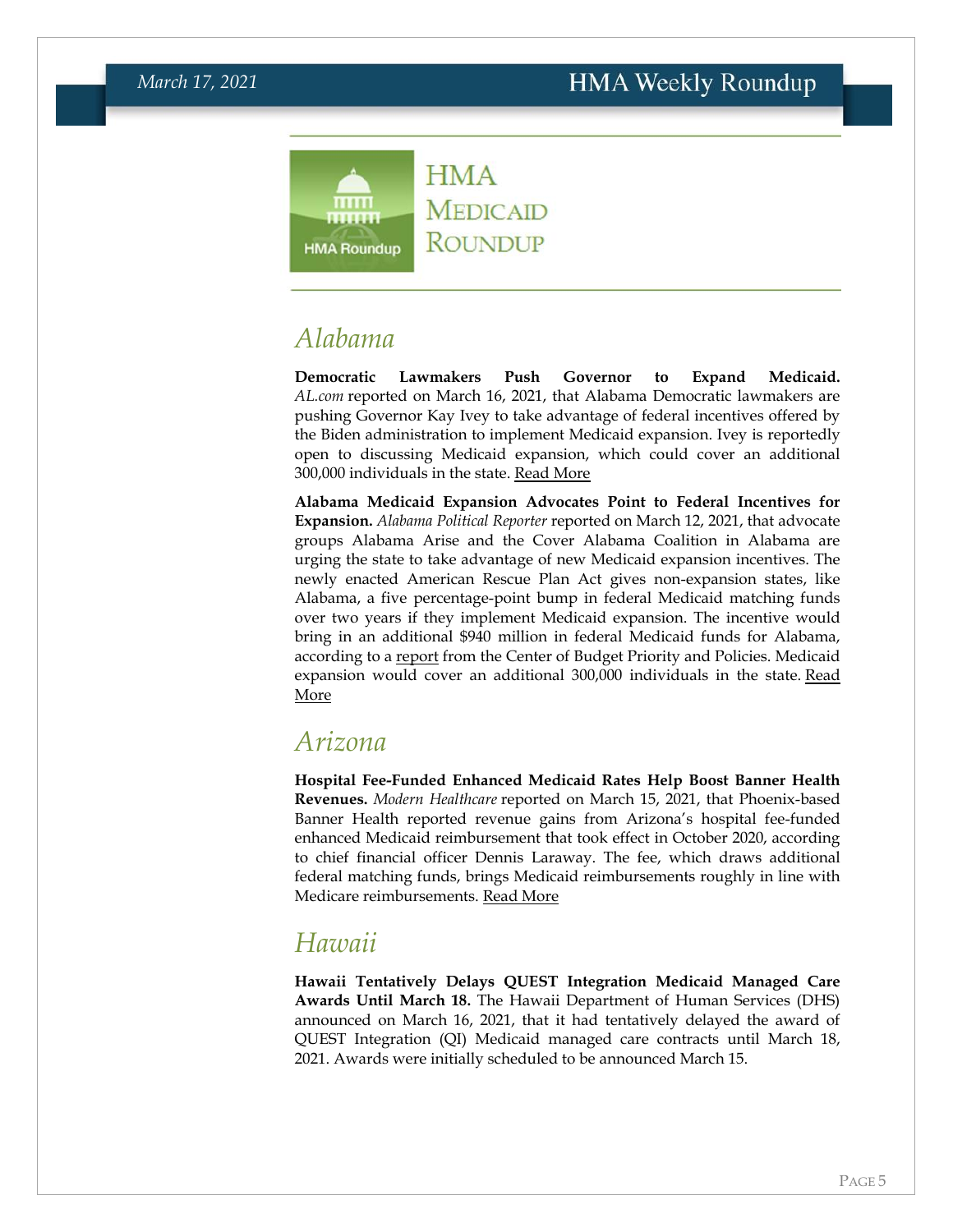### *Illinois*

**Illinois Lawmakers to Consider Bill on Medicaid Coverage for Doula Services.** *The Chicago Tribune* reported on March 12, 2021, that Illinois lawmakers plan to consider a bill allowing Medicaid to cover doula services for weekly at-home prenatal care, labor and delivery, and one year of postpartum care. The bill, co-sponsored by state Representative Mary Flowers (D-Chicago), is aimed at addressing data that show that women covered under Medicaid are five times more likely to die from pregnancy-related conditions. Only four other states cover doula services for Medicaid beneficiaries. Read [More](https://www.chicagotribune.com/lifestyles/ct-life-doula-medicaid-home-visits-tt-20210312-jwg7gnqzpbesbj65vqsy7teizm-story.html)

#### *Louisiana*

**Louisiana Medicaid Plan Healthy Blue Names Christy Valentine as President.** Louisiana Medicaid managed care plan Healthy Blue announced on March 11, 2021, that Christy Valentine, M.D. has been named president. Valentine previously served as Medicare regional medical director for Anthem. Valentine succeeds Aaron Lambert, who was recently named Anthem Medicaid chief growth officer. Healthy Blue is a joint venture between Blue Cross Blue Shield of Louisiana and Anthem. [Read More](https://www.businesswire.com/news/home/20210311005068/en/)

#### *Massachusetts*

**Massachusetts Ranks Highest in Key Medicaid Metrics, Report Says.**  *WalletHub* reported on March 15, 2021, that Massachusetts ranked highest in a tally of 12 key Medicaid metrics, including spending per low-income population, eligibility and enrollment, adult care quality, and transparency in reporting quality measures. Also ranking in top five were Rhode Island, Vermont, Pennsylvania, and Connecticut. [Read More](https://wallethub.com/edu/states-with-the-most-and-least-medicaid-coverage/71573)

### <span id="page-5-0"></span>*Nevada*

**Nevada Releases Medicaid Managed Care RFP.** On March 17, 2021, the Nevada Department of Health and Human Services, Division of Health Care Financing and Policy (DHCFP), released a Medicaid managed care request for proposals (RFP). Contracts, which are for the urban two-county area of Clark and Washoe, are expected to run from January 1, 2022, to December 31, 2025, with a possible two year extension. The state can extend the geographic service area under the contract. DHCFP's actuary will hold a public meeting on April 2, 2021, to present an overview of 2022 rate development to potential bidders. Proposals are due May 13, 2021, with awards to be announced September 7, 2021. Current incumbents are Anthem/Amerigroup, UnitedHealthcare/Health Plan of Nevada, and Centene/SilverSummit Health Plan. There are approximately 580,000 individuals enrolled in Nevada Medicaid plans. [Read](https://nevadaepro.com/bso/external/bidDetail.sdo?bidId=40DHHS-S1457&parentUrl=activeBids)  [More](https://nevadaepro.com/bso/external/bidDetail.sdo?bidId=40DHHS-S1457&parentUrl=activeBids)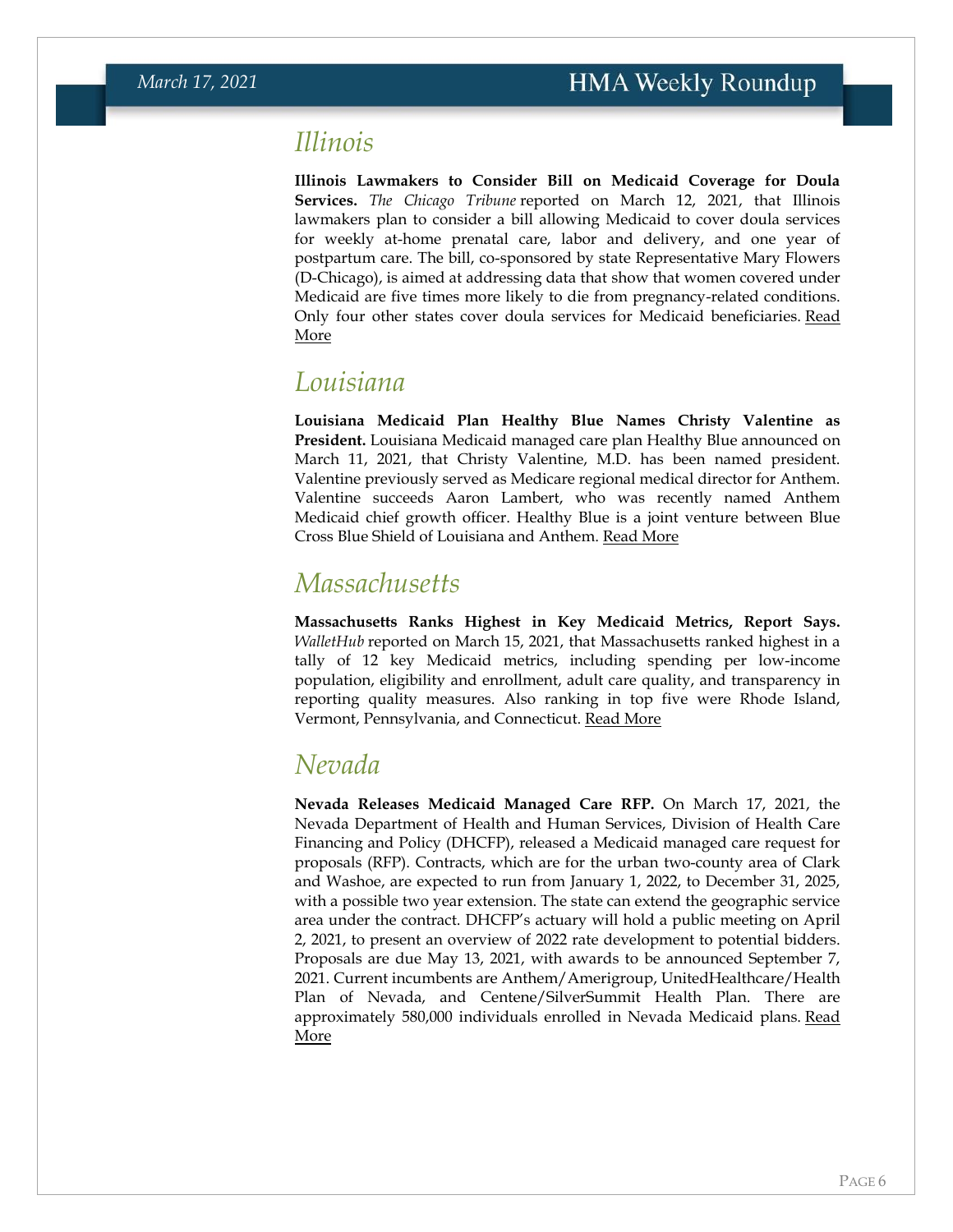#### *New York*

#### HMA Roundup – Cara Henley [\(Email Cara\)](mailto:chenley@healthmanagement.com)

**New York Budget Proposals Restore Health Care Funding, Strike Down Medicaid Drug Carve-out.** *Crain's New York* reported on March 16, 2021, that the New York Senate and Assembly announced their respective budget proposals, which look to restore about \$3.2 billion in state Department of Health funding, including \$60 million for managed care and \$52 million to \$74 million for managed long-term care. Both proposals also strike down or delay the state's plan to carve Medicaid drug benefits out of managed care. Read [More](https://www.crainsnewyork.com/health-pulse/340b-pharmacy-benefit-carve-out-dealt-blow-budget)

**New York Disability Providers Were Shortchanged on Enhanced FMAP Aid, Advocate Says.** *The Times Union* reported on March 10, 2021, that not-for-profit organizations and other providers serving individuals with developmental disabilities never received any of the \$400 million in enhanced Federal Medical Assistance Percentage (FMAP) funds earmarked for them, according to New York Disability Advocates president Tom McAlvanah. A state spokesman said no FMAP funds have been withheld. [Read More](https://www.timesunion.com/news/article/Service-providers-say-New-York-pocketed-400M-in-16015630.php)

#### *Ohio*

**Ohio Files Lawsuit Claiming Medicaid Plan Charged for Duplicative PBM Services.** *The Columbus Dispatch* reported on March 11, 2021, that Ohio filed a state lawsuit claiming that Centene's Buckeye Health Plan used \$20 million in Medicaid funds to pay its wholly owned subsidiaries for duplicative pharmacy benefit management (PBM) services. The lawsuit, filed by Ohio Attorney General Dave Yost in Franklin County Common Pleas Court, says that the payments went to Centene companies Envolve and Health Net for services already provided by the state's Medicaid PBM CVS Caremark, resulting in perprescription costs that were double other Medicaid plans in the state. Centene called the lawsuit's claims "unfounded," adding that "Envolve will aggressively defend the integrity of the pharmacy services provided." Read [More](https://www.dispatch.com/story/news/2021/03/11/ohio-medicaid-millions-wasted-duplicate-pbm-drug-manager-payments-attorney-general-dave-yost-suit/4647182001/)

#### <span id="page-6-0"></span>*Oklahoma*

**Oklahoma Medicaid Covers Methadone, Naltrexone, Other Treatments for Opioid Use Disorder.** *News 9* reported on March 16, 2021, that Oklahoma has received federal approval to provide Medicaid coverage for methadone, naltrexone, counseling, behavior therapy, and other treatments for opioid use disorder. Coverage, which is retroactive to October 1, 2020, is expected to help about 3,500 individuals on Medicaid in the state now and more when Oklahoma implements Medicaid expansion in July. [Read More](https://www.news9.com/story/60512f0af707160bbbe651c9/oklahoma-becomes-1st-state-to-expand-medicaid-coverage-to-include-opioid-treatment)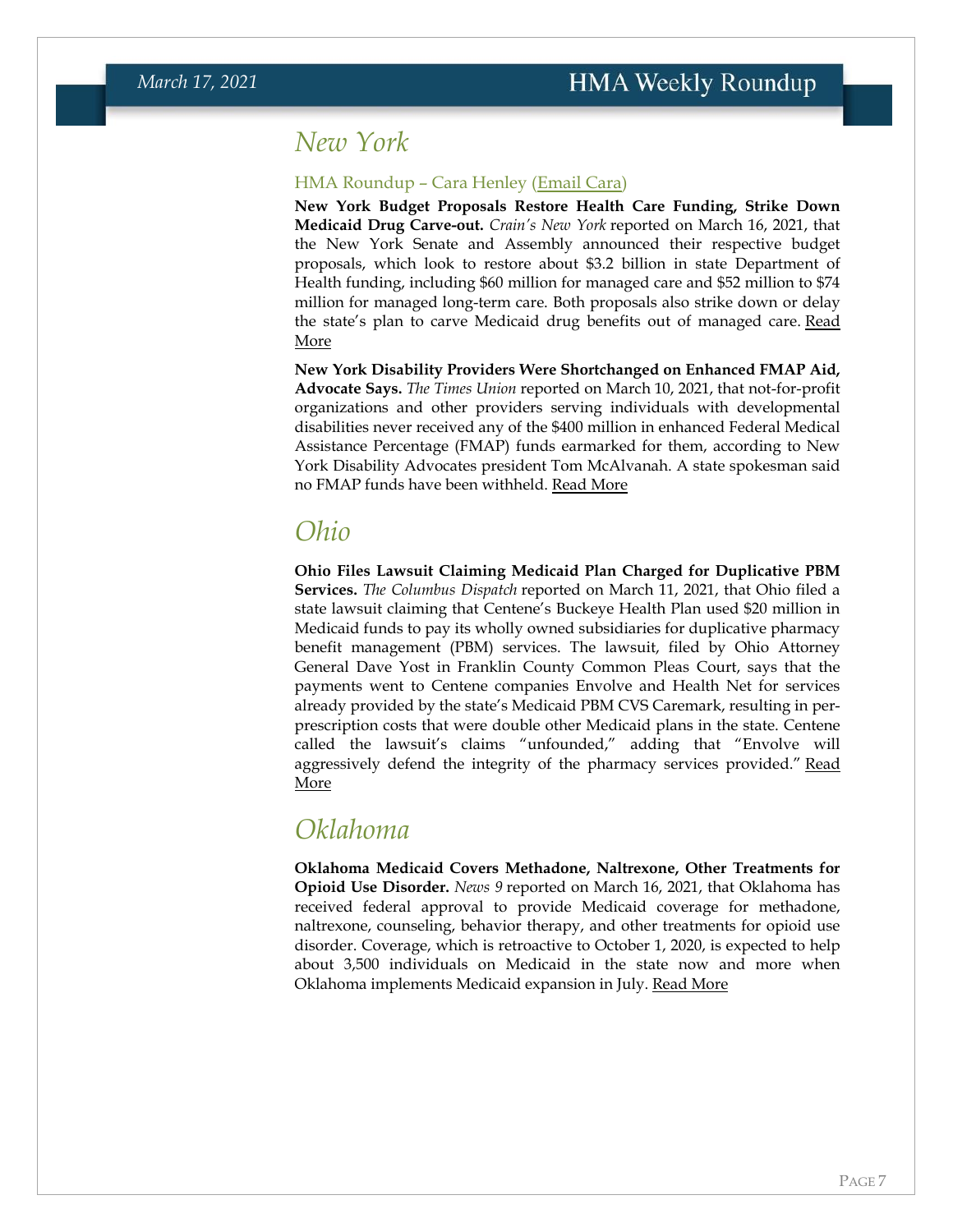**House Passes Bill to Limit Governor's Control Over Medicaid.**  *KPVI* reported on March 11, 2021, that the Oklahoma House passed a bill that would require all appropriated Medicaid funds to be spent "in accordance with legislative intent." The move is an effort to regain some administrative control over Medicaid, following the decision by Governor Kevin Stitt to transition the program to managed care. The bill, sponsored by Representative Carol Bush (R-Tulsa), would also set certain service and provider standards as well as rules for certain contracts negotiated by the Oklahoma Health Care Authority. [Read More](https://www.kpvi.com/news/national_news/medicaid-regulations-advance-through-oklahoma-house/article_0b3af4b7-5f81-5fe4-8b72-1d09e8def80e.html)

### *Oregon*

**Governor Urges Passage of Medicaid Coverage Bill for Undocumented Individuals.** *The Lund Report* reported on March 16, 2021, that Oregon Governor Kate Brown is urging state lawmakers to pass a bill that would offer Medicaid coverage to undocumented adults who make up to 138 percent of poverty. The bill would provide \$10 million to cover up to 2,000 adults for one year under a pilot program. [Read More](https://www.thelundreport.org/content/oregon-bill-would-expand-medicaid-coverage-undocumented-adults)

## *Puerto Rico*

**Puerto Rico Seeks State-like Medicaid Funding Status, Transition Away from Block Grant.** *The Osceola News-Gazette* reported on March 14, 2021, that Puerto Rico Governor Pedro Pierluisi wants to transition federal Medicaid funding for the territory to a fully funded state-like program instead of the current statutorily capped block grant. In a letter to the U.S. Senate Finance and House Ways & Means Committees, Pierluisi also said the Federal Medical Assistance Percentage (FMAP) for Puerto Rico should be based on the territory's per capita income relative to that of the nation. Pierluisi expects a Medicaid fiscal cliff on September 30 if Puerto Rico does not receive continued federal funding. Puerto Rico's Medicaid program received \$2.7 billion for fiscal 2021 at an increased FMAP of 76 percent (plus \$200 million based on meeting certain requirements) and an additional \$2.8 billion from the Families First Coronavirus Response Act. [Read More](https://www.aroundosceola.com/news/puerto-rico-governor-pierluisi-urges-us-give-commonwealth-state-treatment-medicaid-program)

### *South Carolina*

<span id="page-7-0"></span>**South Carolina Official Urges CMS to Uphold Medicaid Work Requirements.** A South Carolina official, on March 11, 2021, urged federal regulators to uphold Medicaid work requirements. In a letter to the Centers for Medicare & Medicaid Services (CMS), state Department of Health and Human Services acting director Thomas Clark Phillip called work requirements an innovative approach to promoting better health outcomes and financial independence. [Read More](https://content.govdelivery.com/attachments/SCDHHS/2021/03/11/file_attachments/1720403/%282021-3-11%29%20CMS%20Community%20Engagement%20Letter%20Press%20Release.pdf)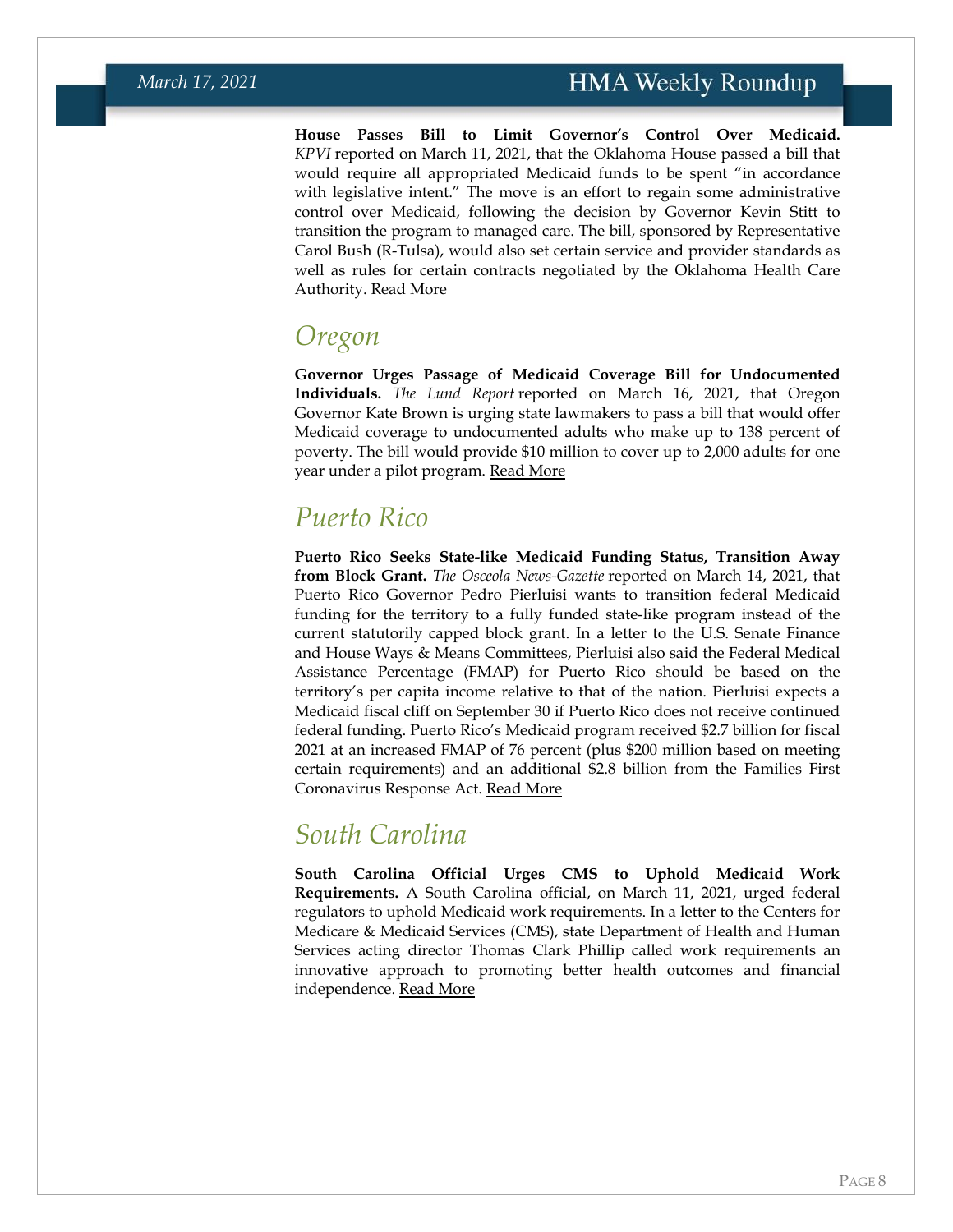#### *Tennessee*

**Tennessee to Release Medicaid Managed Care RFP in 2Q21.** Tennessee announced that it expects to release a request for proposals (RFP) for its Medicaid managed care program, TennCare, in the second quarter of 2021. Current Medicaid managed care contracts expire December 31, 2022. Incumbent plans Blue Cross Blue Shield of Tennessee, Anthem/Amerigroup and UnitedHealthcare currently serve 1.5 million Medicaid members in the state. [Read More](https://www.tn.gov/tenncare/information-statistics/upcoming-procurements.html)

#### <span id="page-8-0"></span>*Texas*

**Texas Can Remove Planned Parenthood from Medicaid, Judge Rules.**  *CNN* reported on March 10, 2021, that a Texas judge is allowing the state to exclude Planned Parenthood from participating in its Medicaid program. Planned Parenthood reported that it served 8,000 Medicaid recipients in Texas in 2019. [Read More](https://www.cnn.com/2021/03/10/politics/judge-planned-parenthood-texas-medicaid/index.html)

## <span id="page-8-1"></span>*Washington*

**Washington Governor Proposes Medicaid Rate Increase for Family Planning Services.** *Crosscut* reported on March 15, 2021, that Washington Governor Jay Inslee has proposed a Medicaid rate increase of 162 percent for family planning and reproductive services as part of the state's fiscal 2021-23 budget. The legislature is expected to finalize the two-year state budget in late April. Family planning providers attribute financial struggles and closures to the state's low Medicaid reimbursement rates. [Read More](https://crosscut.com/politics/2021/03/planned-parenthood-closes-3-clinics-wa-citing-low-medicaid-rates)

## *Wisconsin*

**Wisconsin Could Save \$1.6 Billion by Implementing Medicaid Expansion, Report Finds.** *The Wisconsin State Journal* reported on March 11, 2021, that Medicaid expansion would provide more than \$1.6 billion in general fund savings over the 2021-23 fiscal biennium as a result of new federal incentives, according to a report by the nonpartisan Legislative Fiscal Bureau. The newly enacted American Rescue Plan Act of 2021 (ARPA) would provide more than \$1 billion in savings in fiscal 2022, on top of \$635 million in enhanced Federal Medical Assistance Percentage funds. Governor Tony Evers included Medicaid expansion in his latest budget proposal but continues to face Republican opposition. Expansion would cover about 91,000 individuals. [Read More](https://madison.com/wsj/news/local/govt-and-politics/report-medicaid-expansion-could-mean-1-6-billion-more-for-state-over-next-2-years/article_b25df5a7-c177-5e74-9769-b69a5ae94ae8.html)

**Wisconsin Clears Medicaid Long-Term Care Services Waiting List.**  *WSAW* reported on March 10, 2021, that the Wisconsin Department of Health Services has cleared the waiting list for Medicaid-eligible adults in need of long-term care services, including services offered through home and community based care programs aimed at individuals with physical or developmental disabilities. Currently, there are more than 77,000 people participating in these programs. [Read More](https://www.wsaw.com/2021/03/11/wis-long-term-care-services-waitlist-cleared-for-medicaid-eligible-adults/)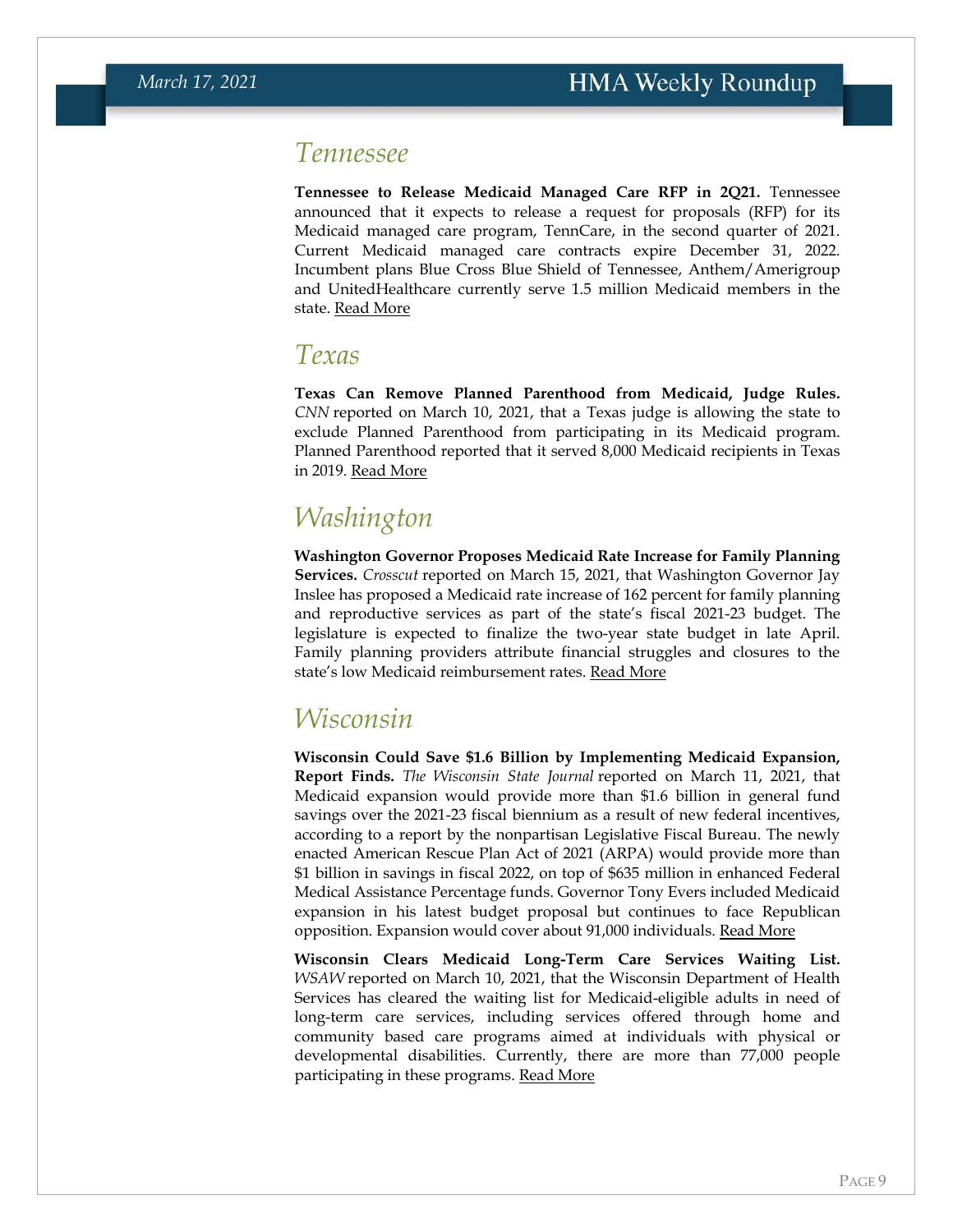### <span id="page-9-0"></span>*National*

**Medicaid HBCS Providers Could Get \$11 Billion in Enhanced FMAP Funds, Kaiser Projects.** The Kaiser Family Foundation (KFF) reported on March 15, 2021, that home and community-based services (HCBS) providers nationwide could receive a projected \$11.4 billion in additional federal funds as a result of enhanced Federal Medical Assistance Percentage (FMAP) rates available through the Biden administration's COVID-19 relief package. The increase, which amounts to a 10 percentage point bump in FMAP, will be available from April 1, 2021 through March 31, 2022, provided states maintain current levels of HCBS spending as of April 1. Additional funds must be used to "implement, or supplement the implementation of, one or more activities to enhance, expand, or strengthen" Medicaid HCBS. [Read More](https://www.kff.org/medicaid/issue-brief/potential-impact-of-additional-federal-funds-for-medicaid-hcbs-for-seniors-and-people-with-disabilities/)

**Expansion of Telehealth Flexibilities Results In Some Unintended Consequences.** *Modern Healthcare/Kaiser Health News* reported on March 15, 2021, that telehealth flexibilities put in place by states to address provider access problems caused by COVID-19 have resulted in some unintended consequences, including a rise in fraud and conflicts between in-state and outof-state providers. Concerns include new competitive pressures on local providers and whether legislation is needed to ensure out-of-state providers have the same licensing requirements as in-state providers. [Read More](https://www.modernhealthcare.com/technology/boom-out-state-telehealth-threatens-state-providers)

**Medicaid Enrollment, Spending to Exceed Fiscal 2021 Projections, Survey Says.** The Kaiser Family Foundation (KFF) reported on March 12, 2021, that Medicaid enrollment and spending in fiscal 2021 is expected to exceed projections, according to a 50-state survey of Medicaid directors. Much of the enrollment growth has come from Medicaid expansion-eligible adults, the survey said. [Read More](https://www.kff.org/coronavirus-covid-19/issue-brief/medicaid-spending-and-enrollment-trends-amid-the-covid-19-pandemic-updated-for-fy-2021-looking-ahead-to-fy-2022/)

**MACPAC Releases March 2021 Report to Congress.** The Medicaid and CHIP Payment and Access Commission (MACPAC) released its March 2021 Report to Congress on Medicaid and CHIP. The report focused on improving Medicaid's responsiveness during economic downturns, addressing concerns about high rates of maternal morbidity and mortality, reexamining Medicaid's estate recovery policies, integrating care for people who are dually eligible for Medicaid and Medicare, and improving hospital payment policy for safety-net hospitals. [Read More](https://www.macpac.gov/publication/march-2021-report-to-congress-on-medicaid-and-chip/)

**U.S. Supreme Court Cancels Hearings on Medicaid Work Requirements.**  *Modern Healthcare* reported on March 11, 2021, that the U.S. Supreme Court has canceled oral arguments on whether to allow Medicaid work requirements to proceed in Arkansas and New Hampshire. The Biden administration, which had asked the court to cancel the hearings, has indicated that it may withdraw approvals in the nine states that received work requirement waivers from the Trump administration. [Read More](https://www.modernhealthcare.com/medicaid/supreme-court-cancels-arguments-medicaid-work-requirements-case)

**Biden Signs \$1.9 trillion COVID-19 Relief Bill.** *CNN* reported on March 11, 2021, that President Biden has signed a \$1.9 trillion COVID-19 relief package, which includes incentives for states that implement Medicaid expansion, enhanced Exchange subsidies, additional funds for rural hospitals, and a 2024 effective date for removing the cap on Medicaid drug rebates. [Read More](https://www.cnn.com/2021/03/11/politics/biden-sign-covid-bill/index.html)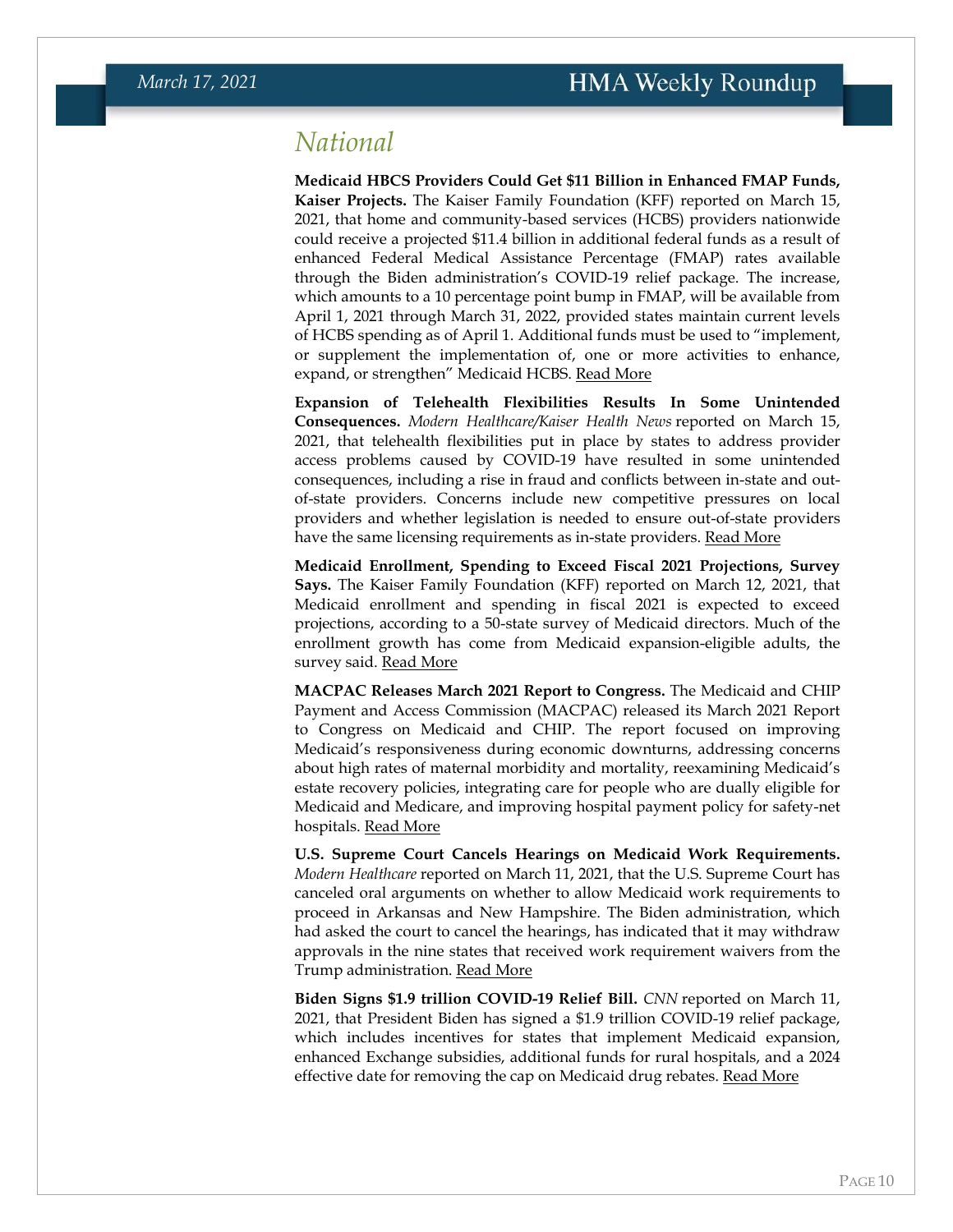**Congress to Decide Whether to Extend Moratorium on Medicare Provider Cuts.** *Modern Healthcare* reported on March 11, 2021, that the U.S. House is scheduled to vote on whether to extend the moratorium on a two percent sequester cut to Medicare providers, which Congress temporarily lifted in December 2020 in response to the COVID-19 pandemic. The cut, which began in 2013, would take effect again on April 1 without further Congressional action. Hospitals support the continued moratorium. [Read More](https://www.modernhealthcare.com/medicare/house-vote-pause-medicare-sequester-cuts)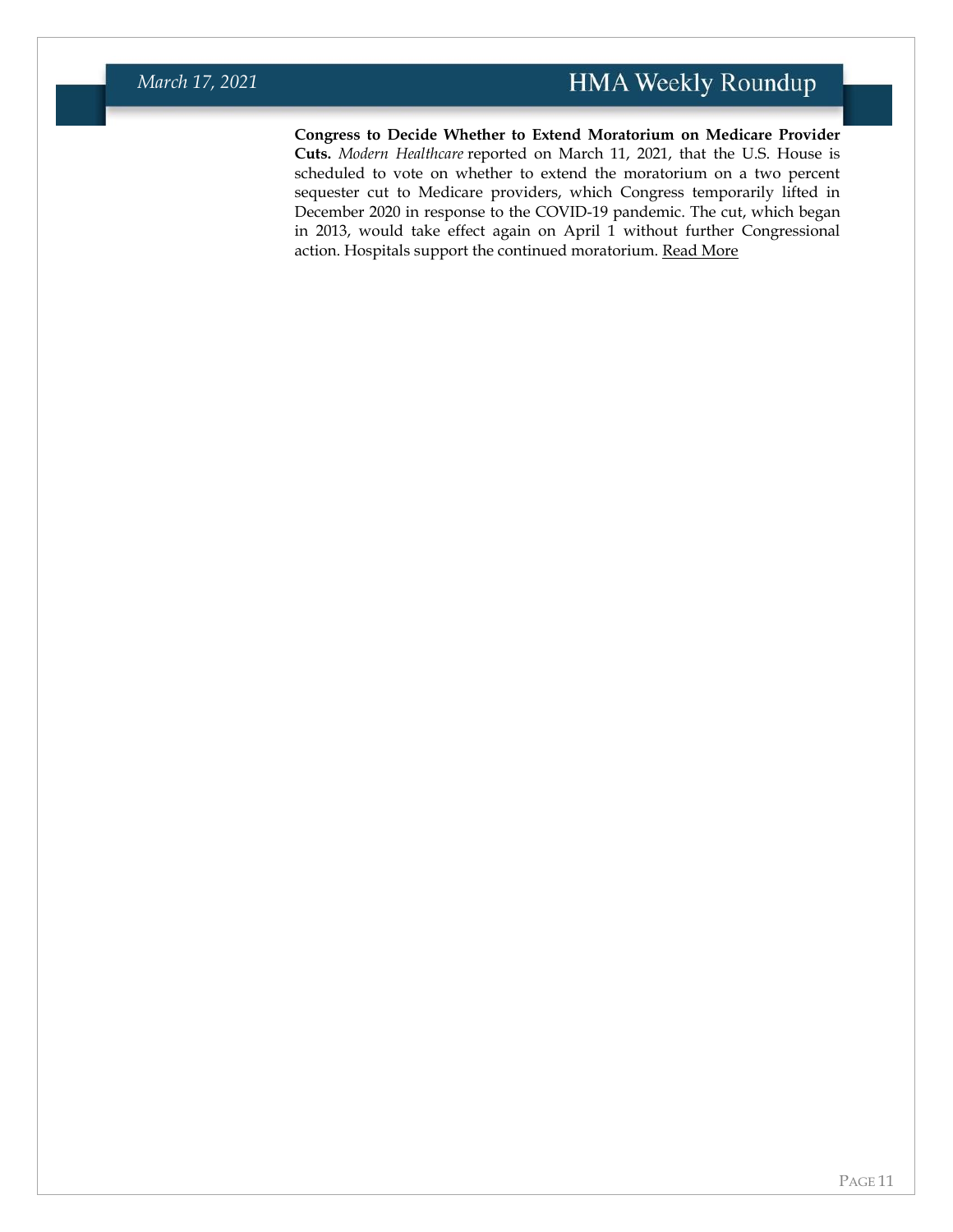<span id="page-11-0"></span>

### **INDUSTRY NEWS**

**Most Big Hospitals Have Not Followed Price Transparency Rule, Study Shows.** *Modern Healthcare* reported on March 16, 2021, that nearly two-thirds of the country's largest hospitals have failed to comply with a federal price transparency rule compelling them to publicly list prices negotiated with insurers, according to a [study](https://www.healthaffairs.org/do/10.1377/hblog20210311.899634/full/) recently published in *Health Affairs*. The federal rule, which took effect January 1, 2021, is designed to help consumers be better healthcare shoppers and to incentivize providers to lower prices through the publication of payer-specific negotiated rates. [Read More](https://www.modernhealthcare.com/operations/two-thirds-largest-hospitals-arent-complying-price-transparency-rule)

**Lighthouse Autism Center Acquires Indiana-based ABA Provider.**  Lighthouse Autism Center announced on March 17, 2021, the acquisition of Indiana-based A Step Ahead, an Applied Behavior Analysis (ABA) and Pediatric therapy provider. Lighthouse Autism also announced two new center locations in Valparaiso, IN; and Niles, MI. [Read More](https://www.prweb.com/releases/lighthouse_autism_center_announces_new_center_locations_including_strategic_acquisition_of_a_step_ahead/prweb17794685.htm)

**BayMark Health Services Acquires PIDARC.** Medication-assisted treatment (MAT) provider BayMark Health Services announced on March 16, 2021, that it had completed the acquisition of PIDARC (Partners in Drug Abuse Rehabilitation Counseling), a MAT provider based in the District of Columbia. Baymark operates 97 opioid treatment programs across the country. Read [More](https://www.prweb.com/releases/baymark_announces_acquisition_of_opioid_treatment_program_in_washington_d_c/prweb17799017.htm)

**Wellspring Capital Management Completes Acquisition of Maryland-based HealthPRO Heritage.** Private equity firm Wellspring Capital Management announced on March 15, 2021, that it has completed the acquisition of Maryland-based therapy service provider HealthPRO Heritage. HealthPRO Heritage's current management will retain a significant equity position and remain in their roles. [Read More](https://www.prnewswire.com/news-releases/wellspring-capital-management-recapitalizes-healthpro-heritage-301247522.html)

**Stepping Stones Group Acquires EBS Healthcare.** The Stepping Stones Group announced on March 15, 2021, that it acquired EBS Healthcare, a Pennsylvania-based provider of clinic, school, and home-based behavioral and therapeutic services to children with autism, special needs, and developmental/behavior issues. The two companies will remain legally separate but will be managed by a combined leadership team. EBS founder and chief executive Mark Stubits will become vice chairman of the Stepping Stones board. [Read More](https://www.prnewswire.com/news-releases/the-stepping-stones-group-acquires-ebs-healthcare-301247301.html)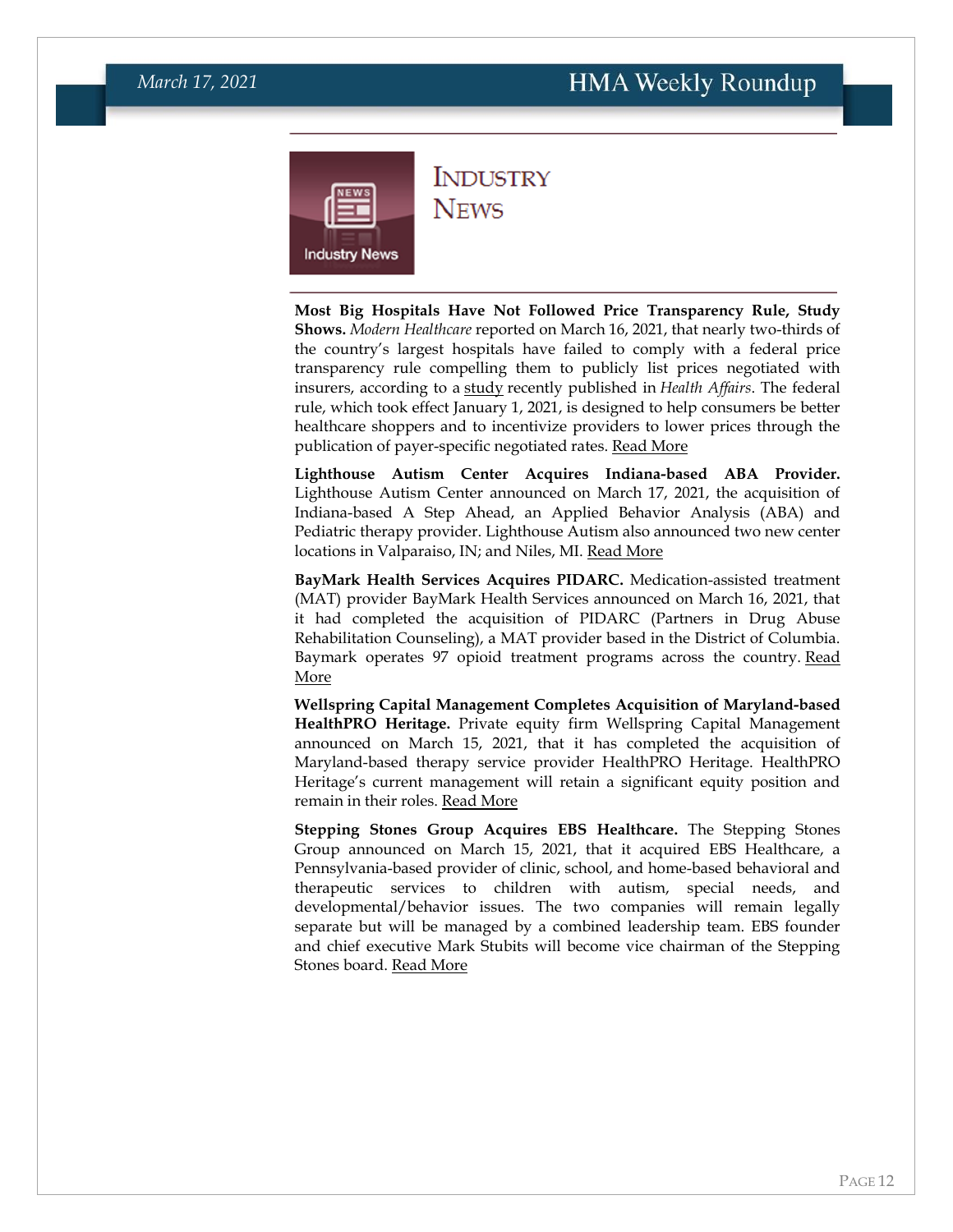## <span id="page-12-0"></span>HMA Weekly Roundup

## RFP CALENDAR

| Date                       | <b>State/Program</b>                                                              | <b>Event</b>         | <b>Beneficiaries</b> |
|----------------------------|-----------------------------------------------------------------------------------|----------------------|----------------------|
| January 26, 2021 - Delayed | Ohio                                                                              | Awards               | 2,450,000            |
| March 15, 2021             | Hawaii Quest Integration                                                          | Awards               | 378,000              |
| Spring 2021                | Louisiana                                                                         | <b>RFP Release</b>   | 1,550,000            |
| April 1, 2021              | <b>Indiana Hoosier Care Connect ABD</b>                                           | Implementation       | 90,000               |
| March 19, 2021             | Minnesota MA Families, Children; MinnesotaCare (metro)                            | Proposals Due        | 548,000              |
| May 10, 2021               | Minnesota MA Families, Children; MinnesotaCare (metro)                            | <b>Awards</b>        | 548,000              |
| May 13, 2021               | Nevada                                                                            | <b>Proposals Due</b> | 580,000              |
| May 21, 2021               | North Dakota Expansion                                                            | <b>Awards</b>        | 19,800               |
|                            |                                                                                   | <b>RFP Release</b>   | 276,000              |
| Summer 2021                | Rhode Island                                                                      |                      |                      |
| June 11, 2021              | North Carolina - BH IDD Tailored Plans                                            | Awards               | <b>NA</b>            |
| Q2 2021                    | Tennessee                                                                         | <b>RFP Release</b>   | 1,500,000            |
| July 1, 2021               | North Carolina - Phase 1 & 2                                                      | Implementation       | 1,500,000            |
| <b>July 1, 2021</b>        | Missouri                                                                          | <b>RFP Release</b>   | 756,000              |
| <b>July 1, 2021</b>        | <b>Hawaii Quest Integration</b>                                                   | Implementation       | 378,000              |
| July 1, 2021               | <b>Hawaii Community Care Services</b>                                             | Implementation       | 4,500                |
| August 2021                | <b>Texas STAR Health</b>                                                          | <b>RFP Release</b>   | 36,500               |
| September 7, 2021          | Nevada                                                                            | Awards               | 580,000              |
| October 2021               | Minnesota Seniors and Special Needs BasicCare                                     | <b>RFP Release</b>   | 120,000              |
| October 1, 2021            | Oklahoma                                                                          | Implementation       | 742,000              |
| November 2021              | Missouri                                                                          | Awards               | 756,000              |
|                            | California Two Plan Commercial - Alameda, Contra Costa, Fresno,                   |                      |                      |
| <b>Late 2021</b>           | Kern, Kings, Los Angeles, Madera, Riverside, San Bernardino, Santa                | <b>RFP Release</b>   | 1,640,000            |
|                            | Clara, San Francisco, San Joaquin, Stanislaus, and Tulare                         |                      |                      |
| <b>Late 2021</b>           | California GMC - Sacramento, San Diego                                            | <b>RFP Release</b>   | 1,091,000            |
| Late 2021                  | California Imperial                                                               | <b>RFP Release</b>   | 75,000               |
|                            | California Regional - Alpine, Amador, Butte, Calaveras, Colusa, El                |                      |                      |
| <b>Late 2021</b>           | Dorado, Glenn, Inyo, Mariposa, Mono, Nevada, Placer, Plumas,                      | <b>RFP Release</b>   | 286,000              |
|                            | Sierra, Sutter, Tehama, Tuolumne, Yuba                                            |                      |                      |
|                            |                                                                                   |                      |                      |
| <b>Late 2021</b>           | California San Benito                                                             | <b>RFP Release</b>   | 7,600                |
| January 2022               | Minnesota MA Families and Children, MinnesotaCare                                 | <b>RFP Release</b>   | 543.000              |
| January 1, 2022            | Minnesota MA Families, Children; MinnesotaCare (metro)                            | Implementation       | 548,000              |
| January 1, 2022            | Nevada                                                                            | Implementation       | 580,000              |
| January 1, 2022            | Massachusetts One Care (Duals Demo)                                               | Implementation       | 150,000              |
| January 1, 2022            | North Dakota Expansion                                                            | Implementation       | 19,800               |
| January 5, 2022            | Ohio                                                                              | Implementation       | 2,450,000            |
| February 2022              | <b>Texas STAR Health</b>                                                          | Awards               | 36,500               |
| July 1, 2022               | Rhode Island                                                                      | Implementation       | 276,000              |
| <b>July 1, 2022</b>        | North Carolina - BH IDD Tailored Plans                                            | Implementation       | <b>NA</b>            |
| <b>July 1, 2022</b>        | Missouri                                                                          | Implementation       | 756,000              |
| Q2 2022                    | <b>Texas STAR+PLUS</b>                                                            | <b>RFP Release</b>   | 538,000              |
|                            | California Two Plan Commercial - Alameda, Contra Costa, Fresno,                   |                      |                      |
| Early 2022 - Mid 2022      | Kern, Kings, Los Angeles, Madera, Riverside, San Bernardino, Santa                | Awards               | 1,640,000            |
|                            | Clara, San Francisco, San Joaquin, Stanislaus, and Tulare                         |                      |                      |
| Early 2022 - Mid 2022      | California GMC - Sacramento, San Diego                                            | Awards               | 1,091,000            |
| Early 2022 - Mid 2022      | California Imperial                                                               | Awards               | 75,000               |
|                            |                                                                                   |                      |                      |
|                            | California Regional - Alpine, Amador, Butte, Calaveras, Colusa, El                |                      |                      |
| Early 2022 - Mid 2022      | Dorado, Glenn, Inyo, Mariposa, Mono, Nevada, Placer, Plumas,                      | Awards               | 286,000              |
|                            | Sierra, Sutter, Tehama, Tuolumne, Yuba                                            |                      |                      |
| Early 2022 - Mid 2022      | California San Benito                                                             | Awards               | 7,600                |
| Q3 2022                    | <b>Texas STAR+PLUS</b>                                                            | Awards               | 538,000              |
| January 1, 2023            | Minnesota MA Families and Children, MinnesotaCare                                 | Implementation       | 543,000              |
| Q1 2023                    | <b>Texas STAR &amp; CHIP</b>                                                      | <b>RFP Release</b>   | 3,700,000            |
| Q2 2023                    | <b>Texas STAR &amp; CHIP</b>                                                      | <b>Awards</b>        | 3,700,000            |
| Q3 2023                    | <b>Texas STAR Kids</b>                                                            | <b>RFP Release</b>   | <b>TOP</b> , 000     |
| Q4 2023                    | <b>Texas STAR Kids</b>                                                            | Awards               | 166,000              |
| Q4 2023                    | <b>Texas STAR Health</b>                                                          | Implementation       | 36,500               |
|                            |                                                                                   |                      |                      |
|                            | California Two Plan Commercial - Alameda, Contra Costa, Fresno,                   |                      |                      |
| January 2024               | Kern, Kings, Los Angeles, Madera, Riverside, San Bernardino, Santa Implementation |                      | 1,640,000            |
|                            | Clara, San Francisco, San Joaquin, Stanislaus, and Tulare                         |                      |                      |
|                            |                                                                                   |                      |                      |
| January 2024               | California GMC - Sacramento, San Diego                                            | Implementation       | 1,091,000            |
| January 2024               | California Imperial                                                               | Implementation       | 75,000               |
|                            | California Regional - Alpine, Amador, Butte, Calaveras, Colusa, El                |                      |                      |
| January 2024               | Dorado, Glenn, Inyo, Mariposa, Mono, Nevada, Placer, Plumas,                      | Implementation       | 286,000              |
|                            | Sierra, Sutter, Tehama, Tuolumne, Yuba                                            |                      |                      |
| January 2024               | California San Benito                                                             | Implementation       | 7,600                |
| Q1 2024                    | <b>Texas STAR+PLUS</b>                                                            | Implementation       | 538,000              |
| Q4 2024                    | <b>Texas STAR &amp; CHIP</b>                                                      | Implementation       | 3,700,000            |
| Q2 2025                    | <b>Texas STAR Kids</b>                                                            | Implementation       | 166,000              |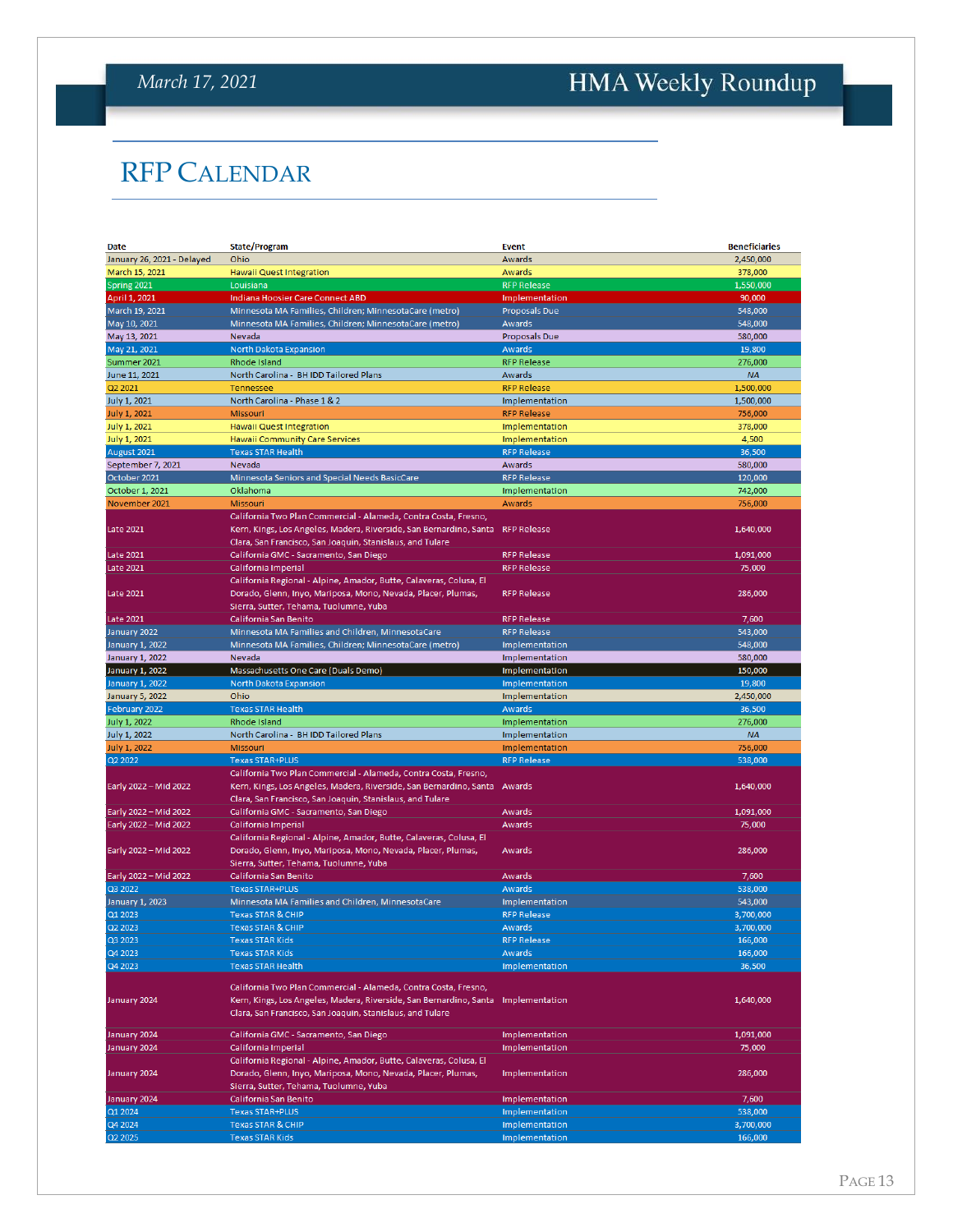### HMA WELCOMES

#### <span id="page-13-0"></span>**Bruce Chernof, MD, FACP – Principal**

An expert in public policy and health systems practice related to adults with complex needs and other vulnerable populations, Bruce Allen Chernof, MD, FACP, has three decades of experience as a healthcare executive, educator, and physician..

Dr. Chernof joins HMA while also continuing to serve as a non-resident senior fellow at the Schaeffer Center for Health Policy and Economics at the University of California.

From 2008-2021, Dr. Chernof served as president and chief executive officer (CEO) of The SCAN Foundation, whose mission is to advance a coordinated and easily navigated system of high-quality services for older adults that preserves dignity and independence. In this role, he served as chairman of the federal Commission on Long-Term Care, which produced a bipartisan report to Congress recommending reforms for our nation's long-term care financing, delivery system, and workforce needs.

Under his leadership, The SCAN Foundation also played a pivotal role in the creation of new community-based benefits in the Medicare program, and in California, led the movement that created the state's first Master Plan for Aging.

Prior to leading The SCAN Foundation, Dr. Chernof served as director and chief medical officer for the Los Angeles County Department of Health Services; he also served as the department's senior medical director for clinical affairs and affiliations.

Earlier in his career, Dr. Chernof served as regional medical director for California Health Programs at Health Net, at the time, California's largest network-model managed care plan, where he managed the Healthy Families program statewide and the managed care Medicaid program in Los Angeles County.

He also worked as an academic general internist in the Veteran's Affairs system as well as at Olive View University of California, Los Angeles (UCLA) Medical Center, serving as a UCLA faculty member.

After 28 years of service culminating as an adjunct professor of medicine at David Geffen School of Medicine, Dr. Chernof retired from UCLA in 2018.

Dr. Chernof served as the founding director of UCLA's five-year combined Medical Doctor/Master of Business Administration program. In 2002, the Geffen School of Medicine at UCLA recognized Dr. Chernof with the Award for Excellence in Education for these innovative programs. He has had work published in a variety of journals as well as co-edited the Geriatric Care Handbook.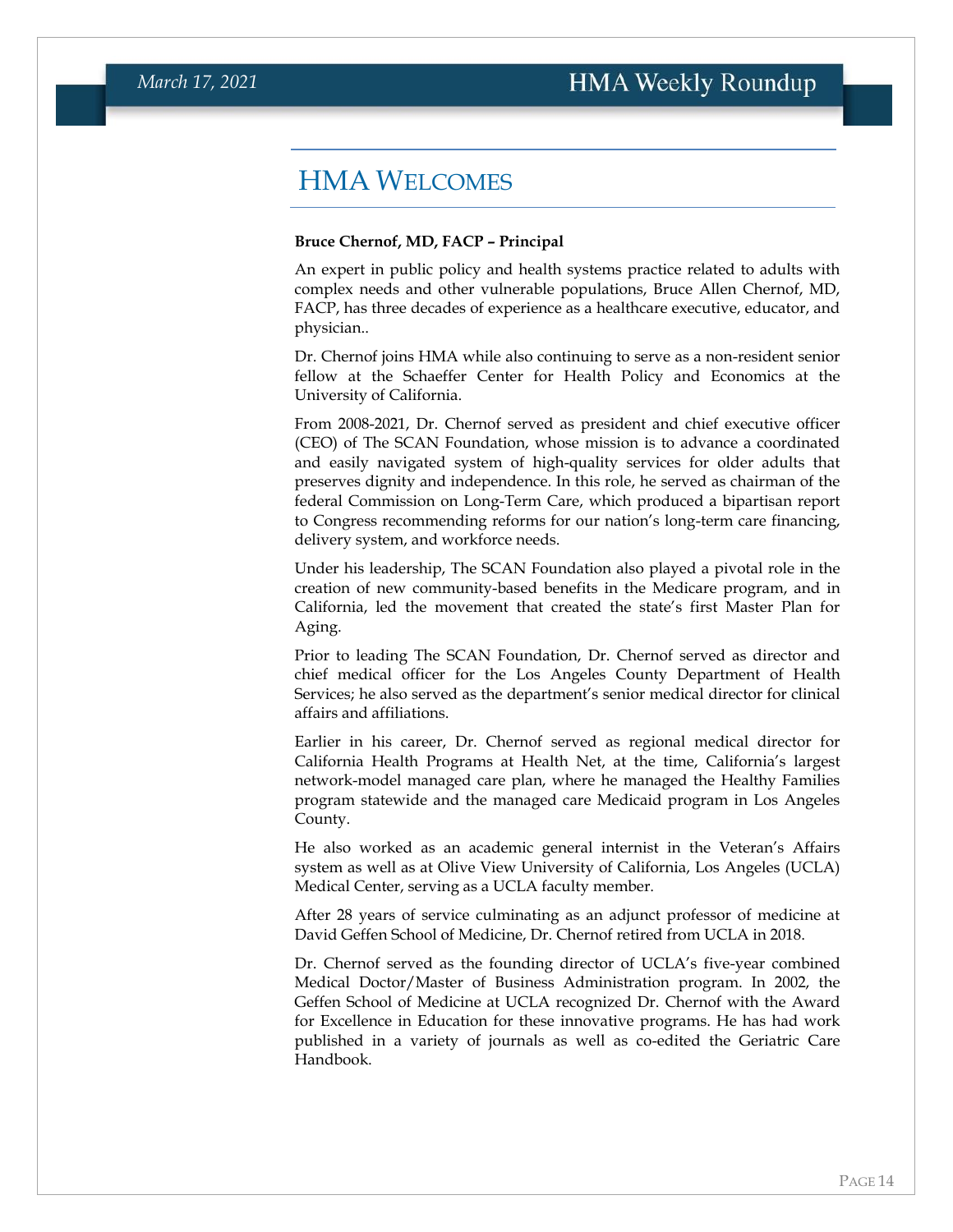Dr. Chernof completed his residency and served as chief resident in internal medicine for the UCLA-San Fernando Valley Program. After residency, Dr. Chernof completed a fellowship in medical education at the UCLA School of Medicine. He earned his medical degree from UCLA and completed his undergraduate work at Harvard University.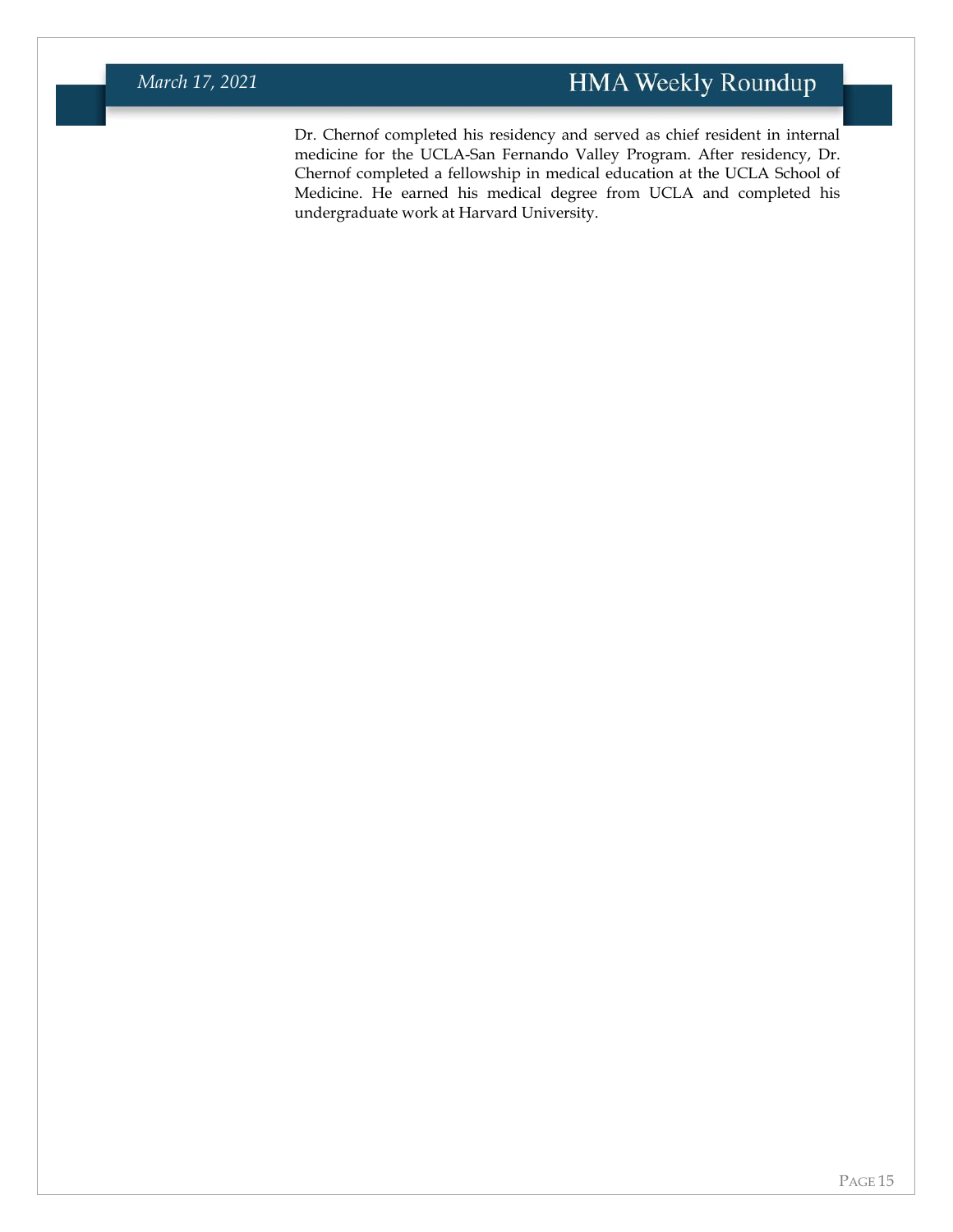### HMA NEWS

#### <span id="page-15-0"></span>New this week on HMA Information Services (HMAIS)**:**

#### **Medicaid Data**

- Colorado RAE Enrollment is Up 1.3%, Jan-21 Data
- Indiana Medicaid Managed Care Enrollment Is Up 1.6%, Jan-21 Data
- Nevada Medicaid Managed Care Enrollment is Up 3.0%, Feb-21 Data
- North Carolina Medicaid Enrollment by Aid Category, Jan-21 Data
- Ohio Dual Demo Enrollment is Down 6.4%, Feb-21 Data
- Oklahoma Medicaid Enrollment is Up 1%, Jan-21 Data
- South Carolina Dual Demo Enrollment is Up 12.9%, 2020 Data
- South Carolina Medicaid Managed Care Enrollment is Up 0.9%, Jan-21 Data
- Utah Medicaid Managed Care Enrollment is Up 4%, Feb-21 Data

#### **Public Documents:**

*Medicaid RFPs, RFIs, and Contracts:*

- Nevada Medicaid Managed Care RFP, Mar-21
- Oklahoma Statewide Medicaid Managed Care RFP, Proposals, Scoring, Protest, and Related Documents, 2020

*Medicaid Program Reports, Data and Updates:*

- MACPAC Reports to Congress on Medicaid and CHIP, 2017-21
- Arkansas Works Section 1115 Demonstration Waiver Reports, 2018-20
- Massachusetts Annual Medicaid Audit Report, 2019-21
- Pennsylvania Medical Assistance Advisory Committee (MAAC) Meeting Materials, Feb-21
- Pennsylvania OVR MLTSS Subcommittee Meeting Materials, Mar-21
- Texas Health and Human Services Presentations to House and Senate Committees, Mar-21
- Vermont Blueprint for Health Annual Reports, 2015-20
- Vermont Medicaid and Exchange Advisory Board Meeting Materials, Feb-21
- Vermont Medicaid Medical Spending Over \$1.4 Billion, Jun-20 Data
- Vermont Medicaid Program Enrollment and Expenditures Reports, SFY 2018-20
- Wisconsin Medicaid Expansion Incentive Funding Estimate Legislative Memo, Mar-21

A subscription to HMA Information Services puts a world of Medicaid information at your fingertips, dramatically simplifying market research for strategic planning in healthcare services. An HMAIS subscription includes:

- State-by-state overviews and analysis of latest data for enrollment, market share, financial performance, utilization metrics and RFPs
- Downloadable ready-to-use charts and graphs
- Excel data packages
- RFP calendar

If you're interested in becoming an HMAIS subscriber, contact Carl Mercurio at comercurio@healthmanagement.com.